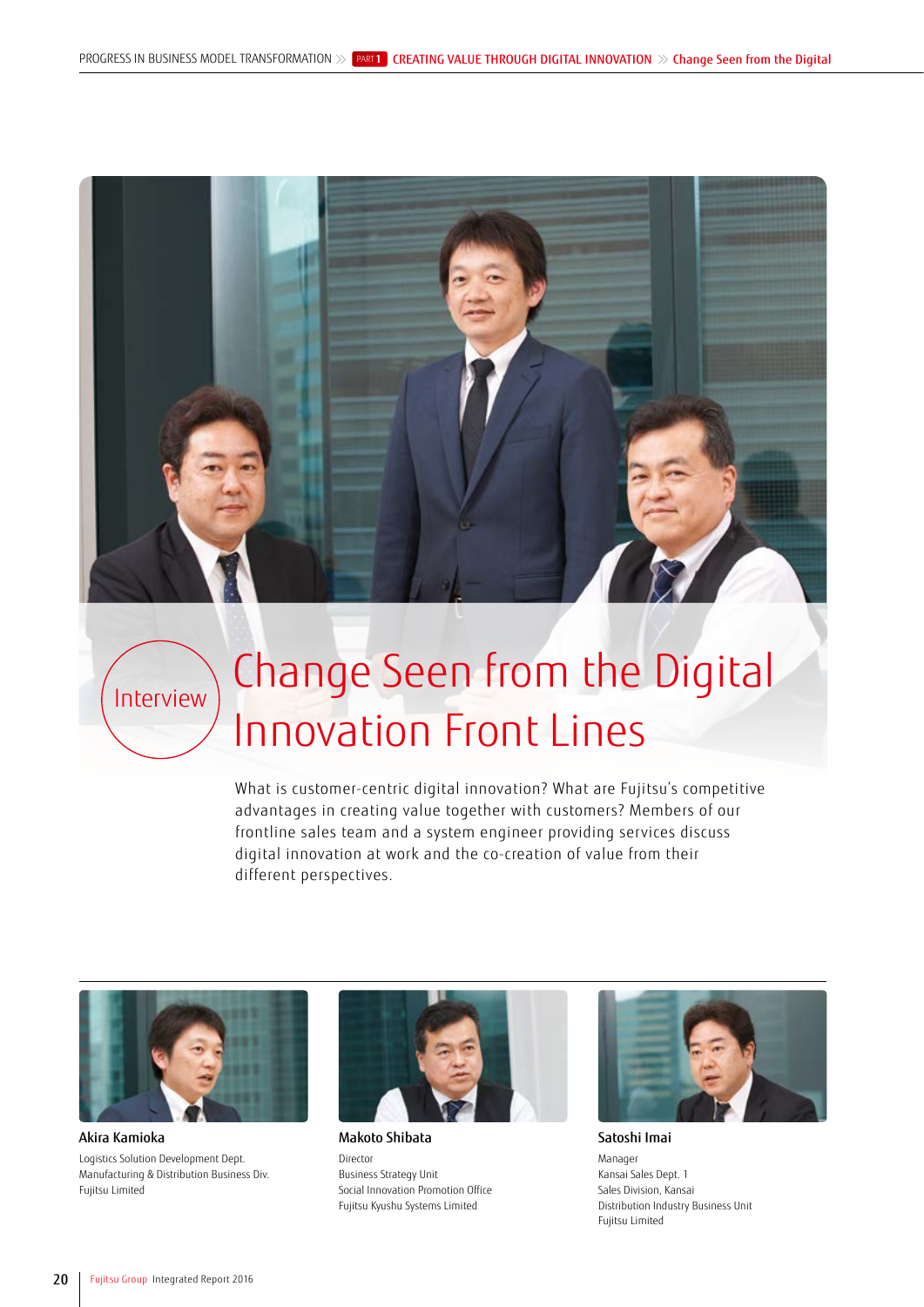### Launch of a project bringing together members with diverse specialist skills

— Mr. Akira Kamioka, Mr. Makoto Shibata, and Mr. Satoshi Imai, you are three members of a project that began trials in June 2016 with an aim to reform distribution in Vietnam. What are your different roles in the project?

Kamioka: My role is to provide support in the Fujitsu Group's operations nationwide as part of the industry-specific sales team covering distribution solutions. I am also responsible for planning new services, a task that requires evaluating customer needs. The Vietnam project is aimed at exploring business opportunities in the country. It kicked off with Mr. Shibata and myself sounding out the needs of customers undertaking business in the local market.

Shibata: As a system engineer, I take a big-picture view of distribution solutions as what we call a "technology leader." When we began studying the Vietnamese market, I was part of Fujitsu's Manufacturing & Distribution Industry Systems Business Unit. Since before the launch of the Vietnam

project, Mr. Kamioka has been handling planning while I have been responsible for tailoring solutions to match on-site needs.

Imai: With this project, I act as the contact point with our partner Acecook Co., Ltd., as a member of the account sales team. In that capacity, I seek to showcase the distinctive benefits of our solutions to people involved in the Vietnam business within Acecook, from the company president down. I also support Fujitsu Vietnam Limited in its local projects in Vietnam. Actually, when Mr. Kamioka and Mr. Shibata were assessing the position on the ground, Acecook was using only Fujitsu's hardware in Vietnam, not our other products and services. It was at the point when Acecook announced its partnership in the project that I came on board.

Kamioka: When I first visited Vietnam in July 2014, we had no firm customers lined up. Japanese companies—particularly manufacturers—had been actively

moving into the country. Vietnam's economy was taking off in the run-up to the December 2015 launch of the ASEAN\* Economic Community, of which Vietnam was a member. But there was a striking lack of local distribution infrastructure such as had become the norm in Japan. As we saw it, all of this added up to a whole range of unmet needs at Japanese food and retailing companies in the region.

Shibata: When we were in the early phase of market research, Acecook suggested that it might be possible to create new value by using its knowhow in delivering products throughout Vietnam. We saw that as an opening to establish a system for the joint use of multiple companies, applying our experience in distribution solutions accumulated over two decades.

\* Association of Southeast Asian Nations, consisting of the 10 countries of Brunei, Cambodia, Indonesia, Laos, Malaysia, Myanmar, the Philippines, Singapore, Thailand, and Vietnam.

#### Fujitsu and Acecook Join Forces to Transform Distribution in Vietnam

In October 2015, Fujitsu and Acecook launched a joint project to build a shared distribution-information system that Japanese companies doing business in Vietnam could use for improved local distribution. With Acecook as a model user, Fujitsu aims to provide systems as a service that enhances distribution efficiency by improving vehicle utilization and vehicle capacity utilization. Acecook Vietnam JSC boasts the largest share of the Vietnamese instant noodle market; as of June 2016, it operated 11 plants in the country and had almost 300 distributors.

http://www.fujitsu.com/global/about/resources/news/ press-releases/2016/0329-01.html

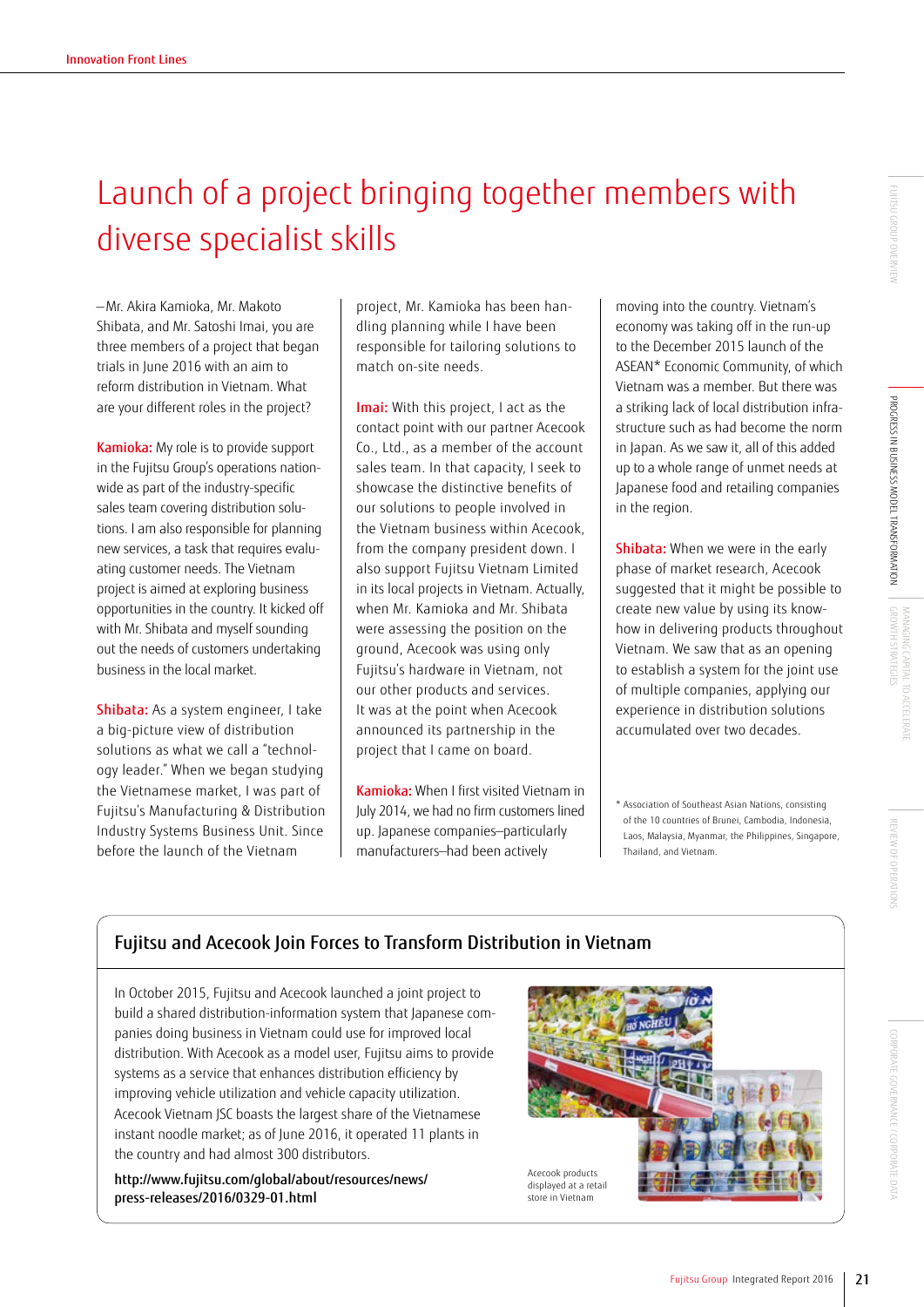Imai: Customers in the manufacturing sector had long been making efforts to cut costs both at production sites and in indirect operations through raising utilization rates. That left distribution as really the only untouched area, and it has become a key focal point in recent years.

Shibata: In Japan, there have been cases of a company building a distribution system on its own. Overseas, things are different. Customer companies must cut costs while limiting risks, because even though they can



Overseas projects have been opening up business opportunities in Japan as well.

experience rapid expansion of their business, there is also the possibility of having to pull out of a business. Building a joint-use system and offering it through software as a service

(SaaS) is a way of responding quickly to such needs. The aim of this project is to create business for customer companies and ourselves by working hand-in-hand.

## Looking to innovate together with customers by identifying issues on the ground

—Resolving customers' management problems has become a key theme for many IT service companies. What competitive edge does Fujitsu have in this area?

Kamioka: One is our Field Innovation activities. With distribution, for example, the Fujitsu Group has a large pool of staff with wide-ranging experience in various related areas. They visit customer companies as "Field

Innovators"—essentially facilitators. Through a series of discussions, they clarify customers' business processes and management issues. They present these in schematic form and help customers themselves identify the measures they need to take to resolve the challenges they face.

Imai: With the Vietnam project, Mr. Shibata's participation as a specialist in the distribution field and offering

consulting services has been a real boon in gaining the confidence of Acecook Vietnam. Mr. Shibata's specialist expertise is recognized as one of Fujitsu's strengths, and that—along with close cooperation between the account sales, industry-specific sales, and systems engineer sides—has led to more business opportunities, starting in Vietnam and in Japan as well.

#### Industry-Specific Sales and SE Teams Operating across Regional Boundaries (Examples are for illustrative purposes only)